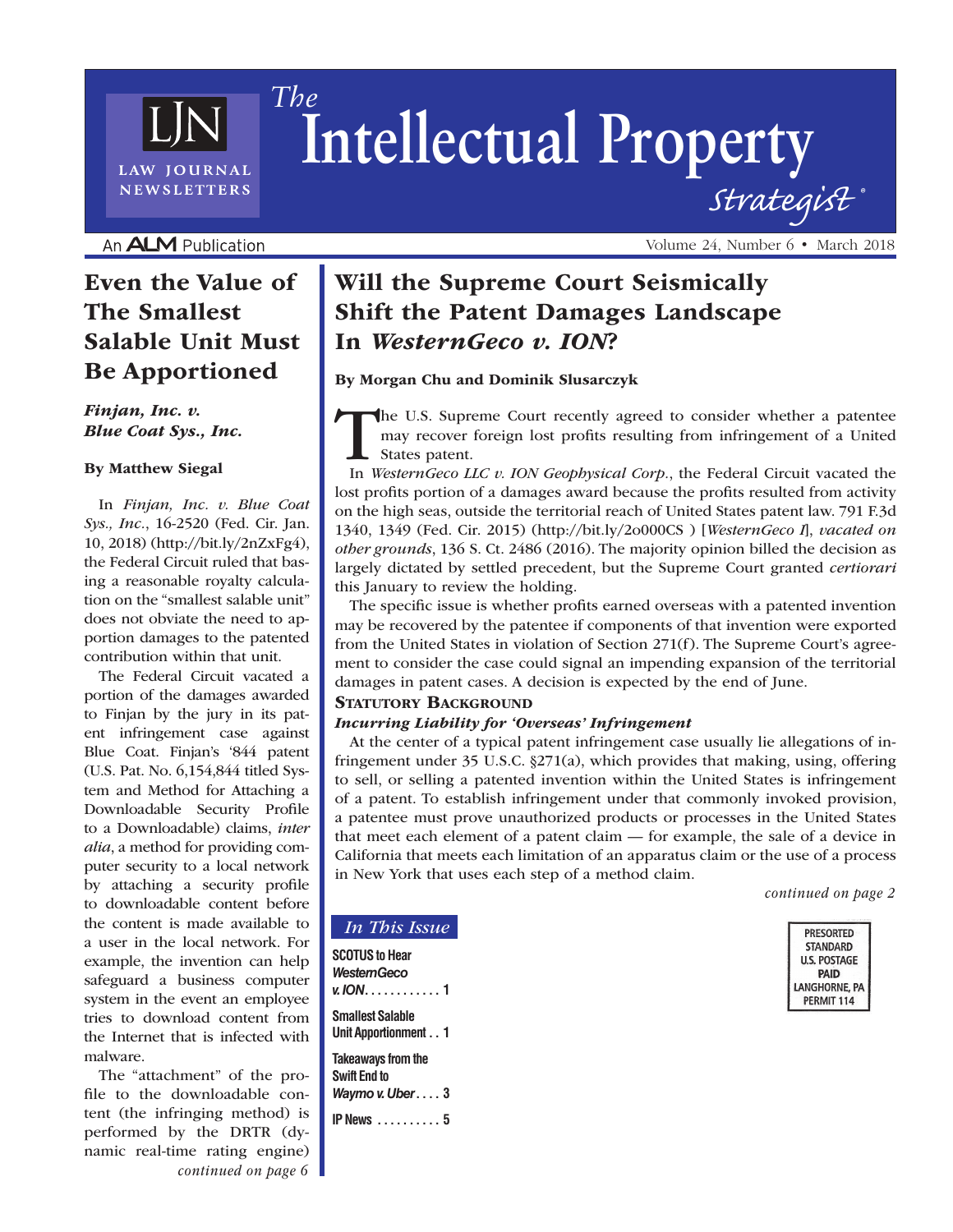# *IP News*

#### *continued from page 5*

hoping to obtain access to certain benefits only available if it performs certain acts identified by, and under terms prescribed by the defendant, Travel Sentry.

The panel identified three specific errors that the district court committed in holding that TSA's actions could not be attributed to defendant Travel Sentry. First, the district court misidentified the relevant third-party actions as "the luggage screening mandated by Congress," which, the district court contended, would have been performed by the TSA regardless of any benefit offered by Travel Sentry. Second, it misapprehended what types of "benefits" can satisfy *Akamai*'s first prong. Third, the district court mischaracterized

# *Finjan, Inc.*

## *continued from page 1*

portion of Blue Coat's infringing WebPulse product. Finjan's damages expert testified that the DRTR is the smallest salable unit of WebPulse and he based his royalty calculation on the total usage of the DRTR by Blue Coat's customers. However, the DRTR performs both infringing and non-infringing functions. The Federal Circuit vacated the jury's award of damages on the grounds Finjan had failed to properly apportion the value of the infringing features within the DRTR, notwithstanding whether DRTR was the smallest salable unit. In addition, the Federal Circuit vacated a damages award based on a paid-up royalty, on the grounds the rate was "plucked from thin air," and not based on evidence.

### **BACKGROUND**

The infringing product sold by Blue Coat is called WebPulse, a cloud-based system that screens content that is downloadable from the Internet. It can be purchased by an employer to screen the content downloaded by its employees. Web-Pulse "associates URL's with over eighty different categories, including pornography, gambling, shopping,

what is required to establish that one has "conditioned" a third party's participation in an activity or receipt of a benefit on the third party's performance of one or more claim steps.

With respect to the first prong of the *Akamai* test, the panel identified the relevant third-party activity as TSA's screening of luggage that it knows can be opened with the passkeys provided by Travel Sentry. The panel also concluded that a reasonable juror could find that the "benefit" to TSA contemplated in the MOU is the ability to open identifiable luggage using a master key, which would obviate the need to break open the lock. The mere fact that TSA entered into the MOU with Travel Sentry, according to the panel, implied that TSA believed it would receive some benefit from the arrangement, be it

social networking and 'suspicious.'" *Id*. at 18. URLs that have not already been categorized, are analyzed by the DRTR portion of WebPulse.

When a user accesses a URL that is not already in the WebPulse database, DRTR analyzes its content, assigns it a category and performs other functions not covered by the '844 patent. DRTR examines the URLs for malware and when suspicious code that may contain malware is identified, DRTR attaches a security profile to the URL. This permits a customer of WebPulse to screen downloadables for malware.

Attaching the security profile to the downloadable content infringes the '844 patent. However, other functions that are unrelated to the malware identification function, while desirable to purchasers of WebPulse, do not infringe the '844 patent.

### *Finjan's Damages Theory*

Patent damages are governed by 35 U.S.C. §284. It directs that patent damages must be "adequate to compensate for the infringement," but in no event, less than a reasonable royalty. The "reasonable royalty" has been held to correspond to the amount a willing licensee and licensor would have agreed to at the time tangible (*e.g.*, a reduction in the number of claims submitted by aggrieved travelers or an improvement in the health of its employees) or intangible (*e.g.,* promotion of the public's perception of the agency).

The panel also decided that a reasonable jury could conclude that Travel Sentry "conditions" TSA's participation in the correctly defined activity or receipt of the correctly identified benefits on TSA's performance of the final two claim steps. The panel noted that the relevant "activity" is coextensive with the final two claim steps, and that whatever benefits flow to TSA can only be realized if TSA performs the final two claim steps.

With respect to the second prong of the *Akamai* test, the panel concluded that a reasonable juror could *continued on page 8*

the infringement began, if the licensee would have been prevented from infringing the patent. *Id*. at 16-17.

The reasonable royalty calculation is typically made by multiplying a royalty base by a royalty rate. The combination of base and rate must reflect the value of the infringing features of the product, but no more. *Id*. at 17. Courts have recognized that if the base is too high, it can skew the royalty calculation even if it is multiplied by a small rate. For example, if the patented feature is an improved automobile headlamp filament, it might be prejudicial to a jury to calculate the royalty based on the price of the entire car, even if a small rate were employed. Consequently, an "entire market value rule" has developed. This rule seeks to identify the smallest salable unit of the infringing product, such as the headlamp bulb, in an effort to calculate a reasonable royalty that is more closely tied to the patented invention, and not unpatented features of an infringing product.

The smallest salable unit principle directs that "in any case involving multicomponent products, patentees may not *continued on page 7*